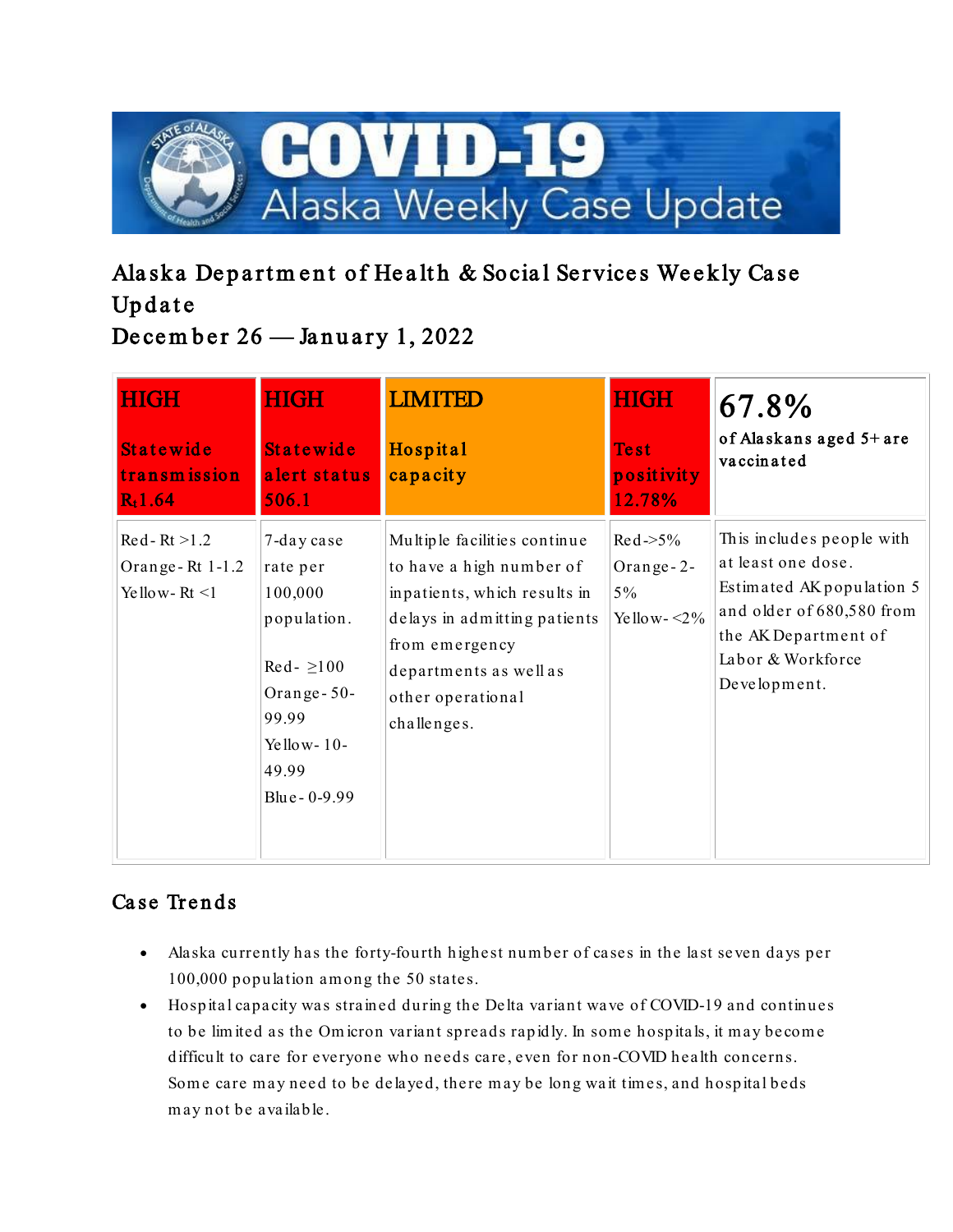- $\circ$  Hospitalizations are continuing to occur in younger Alaskans, with the median age of persons hospitalized due to COVID-19 in 2021 and 2022 being about 5 years younger than in 2020.
- o Am ong those hospitalized due to COVID-19 and with specim en collection dates from January  $16, 2021$  through January 1, 2022, unvaccinated and partially vaccinated patients had a m edian age 14 years younger than fully vaccinated patients.



- High levels of COVID-19 transmission are occurring throughout much of Alaska and the pandem ic is on a rapid upward trajectory in Alaska. Dozens of Alaskans are hospitalized with COVID-19 each week.
- 3,576 cases were reported in Alaskans the week of December 26–January 1. This is a 232% increase from the num ber of cases reported the week before. While differences in testing and reporting due to the holidays m ake quantifying the rate of increase m ore challenging, this increase in cases is the largest week-over-week increase recorded in Alaska in terms of the absolute number of cases and is also among the largest in terms of the proportional increase.
- The num ber of new COVID-19 cases has rapidly increased in the Municipality of Anchorage, Matanuska -Susitna Borough, and the City and Borough of Juneau. There was also an increase in cases in the Fairbanks North Star Borough. There is not a clear upwards or downwards trajectory in the Kenai Peninsula Borough.
- The intensity of COVID-19 transmission varies substantially between communities outside the largest boroughs, but m any boroughs and census areas have seen recent and large increases in COVID-19 cases.
- Com m unity transm ission of the Om icron variant has been confirm ed in Anchorage. Prelim inary laboratory evidence suggests that the Om icron variant is rapidly becom ing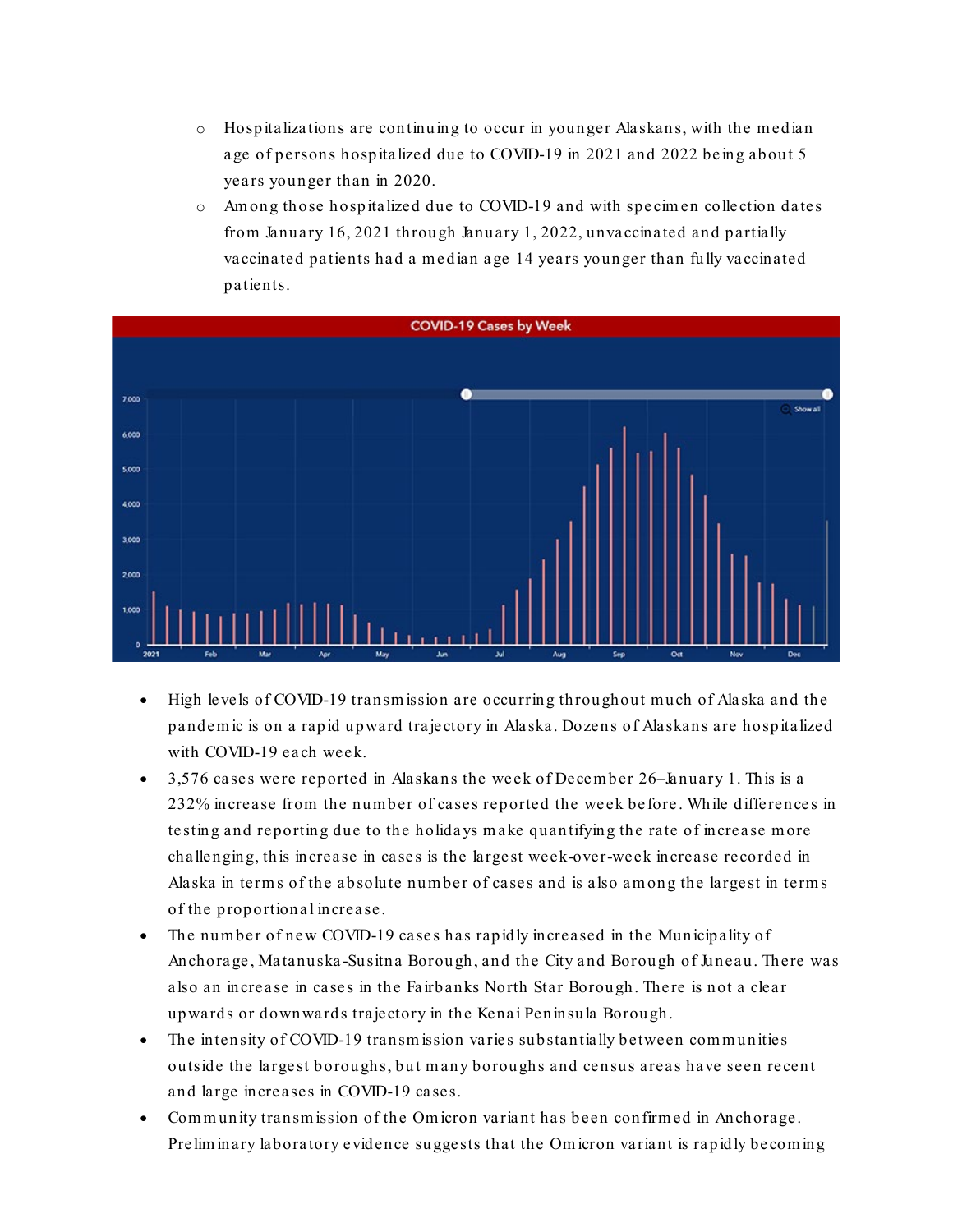the dom inant SARS-CoV-2 variant in Alaska and is driving the sharp acceleration of the pandem ic in Alaska.

### COVID-19 Guidance

Take action now to help slow the spread of COVID-19 and preserve health care capacity.

- Please get vaccinated if you haven't already and get a booster dose if you are eligible (see below for m ore inform ation). Currently available COVID vaccines will help protect you, your family, and your community against COVID-19.
- Wearing a m ask when in indoor public spaces regardless of vaccination status is an im portant step to take to slow the spread of COVID-19. Most Alaskans live in an area with substantial or high community transmission where this action is needed to protect your health and the health of others.
- Continue to avoid crowds and practice social distancing particularly when indoors.
- Seek testing if you have any symptoms or have been exposed to an infected person. If you do test positive, isolate right away, and notify your contacts. Ask them to get tested and to quarantine. People who are up to date on their COVID vaccination do not need to quarantine. Learn more about who needs to quarantine [here](https://lnks.gd/l/eyJhbGciOiJIUzI1NiJ9.eyJidWxsZXRpbl9saW5rX2lkIjoxMDAsInVyaSI6ImJwMjpjbGljayIsImJ1bGxldGluX2lkIjoiMjAyMjAxMDguNTE0NjkxODEiLCJ1cmwiOiJodHRwczovL3d3dy5jZGMuZ292L2Nvcm9uYXZpcnVzLzIwMTktbmNvdi95b3VyLWhlYWx0aC9xdWFyYW50aW5lLWlzb2xhdGlvbi5odG1sIn0.JpizOzEdZpMIDlcRx5FGpXG9PNk4CDLwsznbmg5K40Q/s/1125523096/br/124366485537-l).
- If you test positive and you're at increased risk for severe COVID, consider obtaining m onoclonal antibody treatm ent or oral antivirals. These have been shown to be effective treatments for reducing the risk of hospitalization. These treatments work best when given early.
- Persons at high risk include but are not lim ited to persons who are elderly, im munocom promised, obese, pregnant, or have certain chronic underlying medical conditions.

#### Borough/Census Area Alert Level Trends

- Alert levels are based on the case counts over the past 7 days as well as the daily num ber of reported cases over the past 7 days per 100,000 population.
- Alert levels have been changed to more closely mirror CDC's community transmission indicator and are calculated by borough and census area, rather than by region.

| Borough/Census Area          | Alert Level<br>December 13 |       | Alert Level<br>December 20 |                             | Alert Level<br>December 27 |      | Alert Level<br>January 3 |       |
|------------------------------|----------------------------|-------|----------------------------|-----------------------------|----------------------------|------|--------------------------|-------|
|                              | Count                      | Rate  | Count                      | Rate                        | Count                      | Rate | Count                    | Rate  |
| Anchorage Municipality       | 466                        | 161.3 | $\vert$ 435                | 150.5 393 136.0 2,180 754.4 |                            |      |                          |       |
| Fairbanks North Star Borough | 91                         | 93.7  | $\sqrt{123}$               | 126.6 125 128.7 224         |                            |      |                          | 230.5 |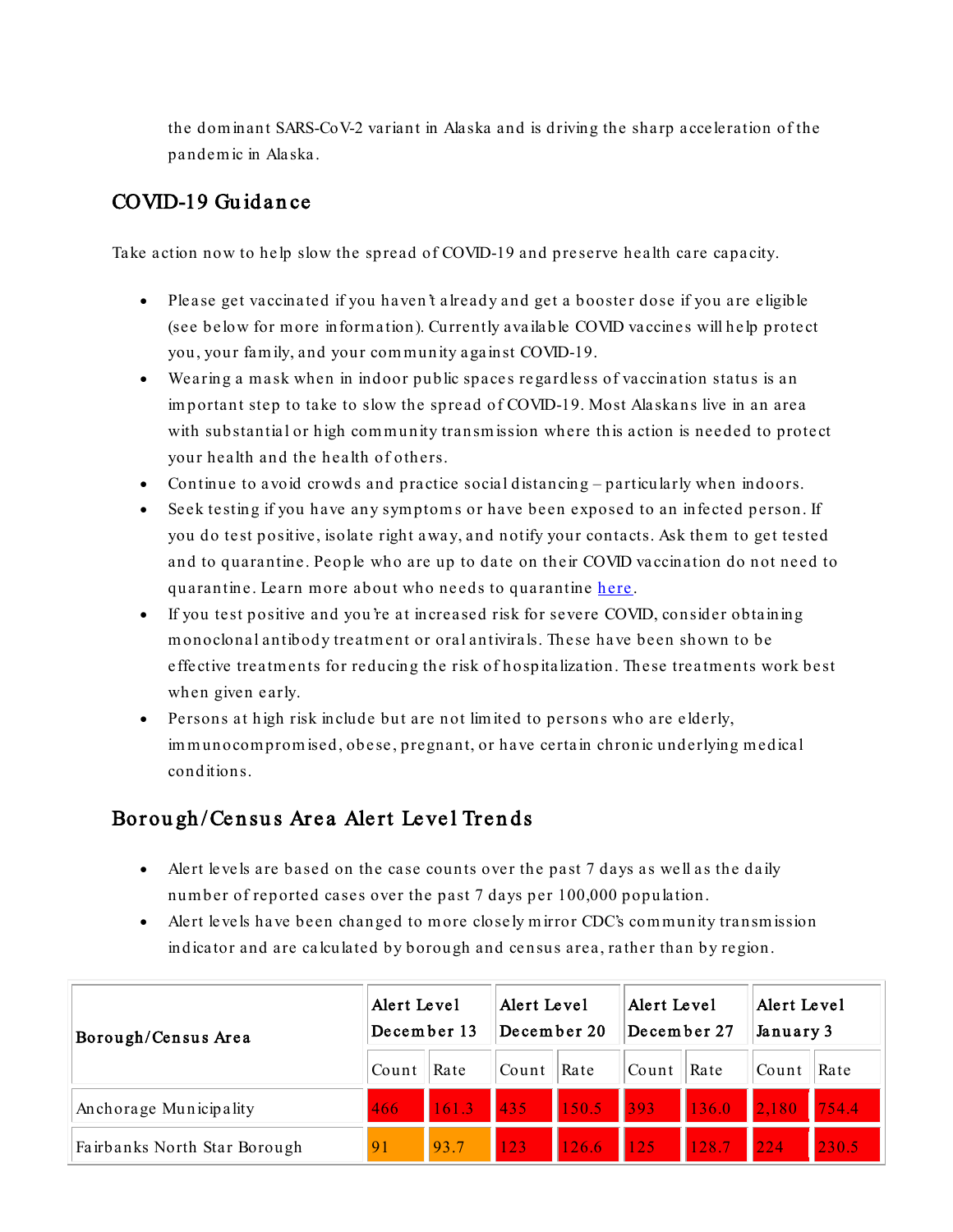| Juneau City and Borough             | 63                      | 198.3    | 55               | 73                    | 73               | $\overline{229.8}$ | 259             | 815.2    |
|-------------------------------------|-------------------------|----------|------------------|-----------------------|------------------|--------------------|-----------------|----------|
| Kenai Peninsula Borough             | 74                      | 125.6    | $\overline{72}$  | 22<br>$\overline{.2}$ | 78               | 132.4              | 100             | 169.7    |
| Matanuska-Susitna Region            | 217                     | 202.2    | 181              | 168.7                 | 107              | 99.7               | 439             | 409.1    |
| Nome Census Area                    | 58                      | 593.7    | 45               | 460.6                 | 9                | $194.5*$           | 25              | 255.9    |
| North Slope Borough                 | 8                       | $81.9*$  | 4                | **                    | 6                | $61.4*$            | 35              | 358.2    |
| Northwest Arctic Borough            | 35                      | 461.6    |                  | $224.2*$              | 15               | 197<br>$.8*$       | 44              | 580.2    |
| Chugach Census Area                 |                         | **       | 10               | 148.1<br>$\ast$       | $\overline{2}$   | $* *$              |                 | 133.3*   |
| Copper River Census Area            |                         | $259.4*$ |                  | **                    |                  | 222                |                 | $259.4*$ |
| Denali Borough                      | $\boldsymbol{0}$        | $* *$    | $\theta$         | $**$                  |                  | $**$               |                 | **       |
| Southeast Fairbanks Census Area     | 8                       | $115.3*$ | $\overline{2}$   | $* *$                 |                  | $100.9*$           | 18              | $259.5*$ |
| Yukon-Koyukuk Census Area           | $\overline{\mathbf{3}}$ | **       | 17               | $337.0*$              |                  | **                 | $\overline{23}$ | 456.0    |
| Haines Borough                      | $\boldsymbol{0}$        | $**$     |                  | $\ast\ast$            | $\boldsymbol{0}$ | **                 | 32              | 1,269.8  |
| Petersburg Borough                  | 3                       | **       |                  | 188.1<br>$\mathbf{r}$ |                  | $188.1*$           |                 | **       |
| Sitka City and Borough              | 26                      | 305      | 23               | 269.9                 | 29               | 340.3              | $\overline{72}$ | 844.8    |
| Skagway Municipality                |                         | $**$     |                  | $**$                  |                  | $**$               |                 | **       |
| Wrangell City and Borough           | 1                       | $* *$    | $\theta$         | $***$                 |                  | $* *$              | $\overline{2}$  | $**$     |
| Yakutat plus Hoonah-Angoon          |                         | **       |                  | $\ast\ast$            |                  | $339.9*$           |                 | $226.6*$ |
| Ketchikan Gateway Borough           | 67                      | 489.9    | 52               | 380.2                 | 52               | 380.2              | 50              | 365.6    |
| Prince of Wales-Hyder Census Area   | 13                      | 213.5    |                  | $114.9*$              |                  | $114.9*$           | 5               | $**$     |
| Bethel Census Area                  | 40                      | 223.9    | $\overline{31}$  | 73.5                  | 8                | $100.7*$           | 40              | 223.9    |
| Kusilvak Census Area                | 55                      | 680.0    | 52               | 642.9                 | 35               | 432.7              | 17              | $210.2*$ |
| Aleutians East Borough              | 1                       | $**$     | $\overline{0}$   | $***$                 |                  | $**$               | $\overline{2}$  | $***$    |
| Aleutians West Census Area          | $\overline{2}$          | **       | $\boldsymbol{0}$ | $***$                 | $\overline{4}$   | $**$               | 12              | $216.5*$ |
| Dillingham Census Area              | 13                      | $272.4*$ |                  | **                    |                  | $146.7*$           | $\overline{14}$ | 293.3*   |
| Kodiak Island Borough               | 19                      | 50.7     |                  | $63.4*$               |                  |                    |                 | 452.0    |
| Bristol Bay plus Lake and Peninsula |                         | k *      |                  | k *                   |                  |                    |                 | $247.9*$ |
| Statewide                           | 1,278                   | 175.3    | 1,160            | 159.1                 | 1,020            | 139.9              | 3,689           | 506.1    |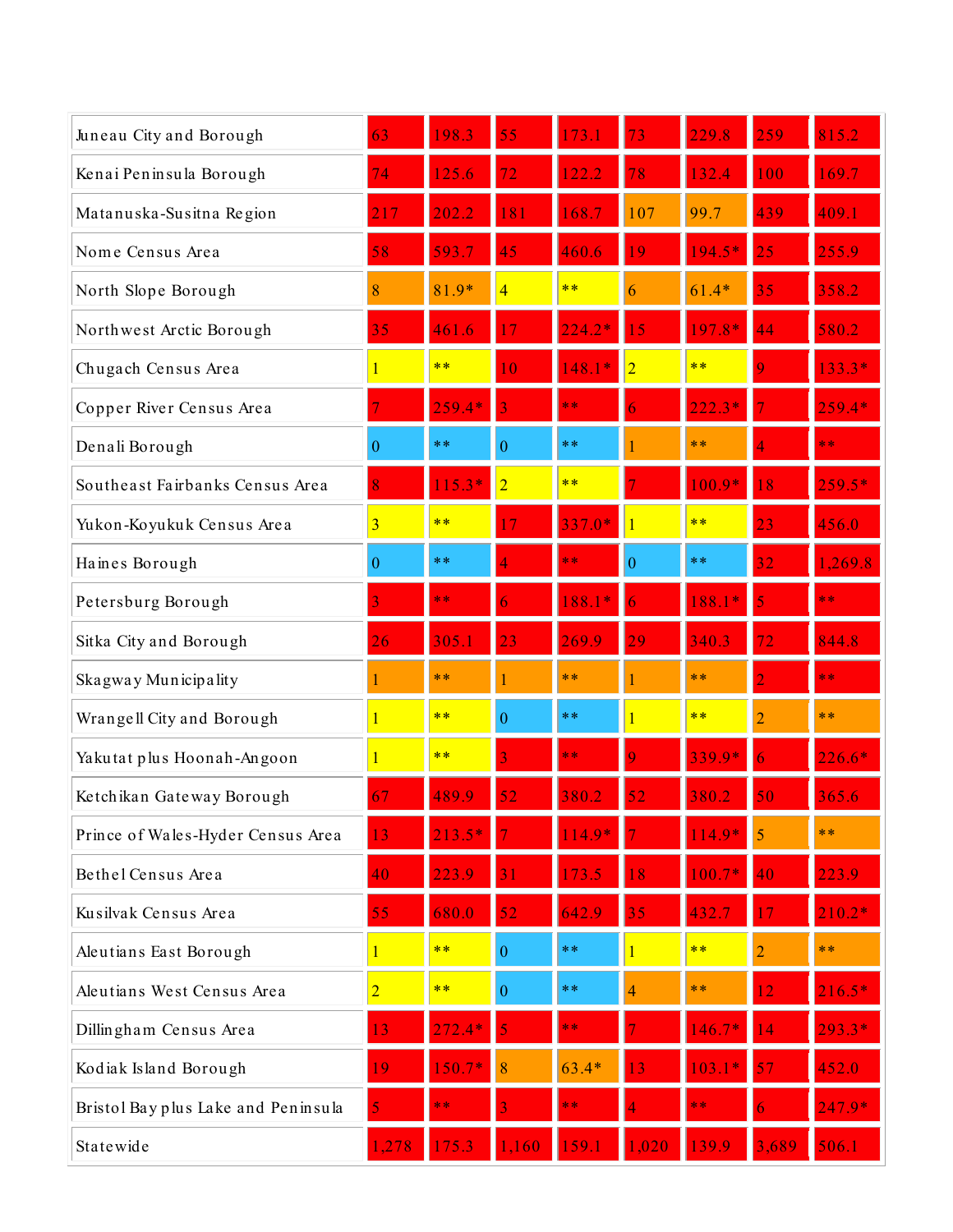\*Rates based on <20 observations are statistically unreliable and should be used with caution. \*\*Rates based on <6 observations are not reported.

#### Vaccination Status

- Anyone aged ≥5 years in Alaska is now eligible to receive a COVID-19 vaccine.
- If you have received an initial dose of the Pfizer or Moderna COVID-19 vaccine, be sure to get your second dose too.
- Everyone  $\geq$ 12 years old who received the primary series of Pfizer COVID-19 vaccine  $\geq$ 5 m onths ago or the Moderna COVID-19 vaccine ≥6 m onths ago should receive a booster dose.
- Everyone who received the Janssen COVID-19 vaccine  $\geq 2$  months ago should receive a booster dose, preferably of an m RNA vaccine.
- Learn m ore about who should get a booster dose and to find COVID-19 vaccines near you at [covidvax.alaska.gov.](https://lnks.gd/l/eyJhbGciOiJIUzI1NiJ9.eyJidWxsZXRpbl9saW5rX2lkIjoxMDEsInVyaSI6ImJwMjpjbGljayIsImJ1bGxldGluX2lkIjoiMjAyMjAxMDguNTE0NjkxODEiLCJ1cmwiOiJodHRwOi8vY292aWR2YXguYWxhc2thLmdvdi8ifQ.kPSdVOv7ZUTi-44e6BuH9SkQqkg-IgrM9X6cFcYZW6c/s/1125523096/br/124366485537-l)
- CD[C recommends](https://lnks.gd/l/eyJhbGciOiJIUzI1NiJ9.eyJidWxsZXRpbl9saW5rX2lkIjoxMDIsInVyaSI6ImJwMjpjbGljayIsImJ1bGxldGluX2lkIjoiMjAyMjAxMDguNTE0NjkxODEiLCJ1cmwiOiJodHRwczovL3d3dy5jZGMuZ292L2Nvcm9uYXZpcnVzLzIwMTktbmNvdi92YWNjaW5lcy9yZWNvbW1lbmRhdGlvbnMvaW1tdW5vLmh0bWwifQ._672vk35t1p9nmbbgkpLLbTFj75sntGVAmRDyQrFpeU/s/1125523096/br/124366485537-l) that people with moderately to severely compromised immune system s receive an additional dose of m RNA COVID-19 vaccine at least 28 days after a second dose of an m RNA vaccine.
- Vaccinated persons with immunocompromising conditions should discuss with their health care providers the need for additional personal protective measures.
- To schedule your vaccine appointment visit [covidvax.alaska.gov](https://lnks.gd/l/eyJhbGciOiJIUzI1NiJ9.eyJidWxsZXRpbl9saW5rX2lkIjoxMDMsInVyaSI6ImJwMjpjbGljayIsImJ1bGxldGluX2lkIjoiMjAyMjAxMDguNTE0NjkxODEiLCJ1cmwiOiJodHRwOi8vY292aWR2YXguYWxhc2thLmdvdi8ifQ.UqDyqMaO9Ace8Zqjw9NTnvRSM20R5K85lnSKJcD5sgM/s/1125523096/br/124366485537-l) or call 907-646-3322.
- To find clinics in your area you can visit [vaccines.gov](https://lnks.gd/l/eyJhbGciOiJIUzI1NiJ9.eyJidWxsZXRpbl9saW5rX2lkIjoxMDQsInVyaSI6ImJwMjpjbGljayIsImJ1bGxldGluX2lkIjoiMjAyMjAxMDguNTE0NjkxODEiLCJ1cmwiOiJodHRwczovL3d3dy52YWNjaW5lcy5nb3YvIn0.bEDk79T_ytR8J-_wTjBql4T-YAgZuxjixON0a8dDRs8/s/1125523096/br/124366485537-l) or text your zip code to GETVAX (438829) in English, or VACUNA (822862) for Spanish.
- The Alaska [vaccine dashboard](https://lnks.gd/l/eyJhbGciOiJIUzI1NiJ9.eyJidWxsZXRpbl9saW5rX2lkIjoxMDUsInVyaSI6ImJwMjpjbGljayIsImJ1bGxldGluX2lkIjoiMjAyMjAxMDguNTE0NjkxODEiLCJ1cmwiOiJodHRwczovL2V4cGVyaWVuY2UuYXJjZ2lzLmNvbS9leHBlcmllbmNlL2E3ZThiZTRhZGJlNzQwYTFiYWQxMzkzODk0ZWU0MDc1In0.ejI4UFR5hUfSqQgTlCZ0WTxoVpfott-X2bbkqKQ3EiE/s/1125523096/br/124366485537-l) is available online for the most up-to-date data.

#### Borough/Census Area Vaccination Coverage

This is the percent of Alaskans aged  $\geq$ 5 years who received one or more doses of vaccine.

| Borough/Census Area                 | January 3 |  |  |
|-------------------------------------|-----------|--|--|
| Aleutians East Borough              | 96%       |  |  |
| Aleutians West Census Area          | 74%       |  |  |
| Anchorage Municipality              | 76%       |  |  |
| Bethel Census Area                  | 81%       |  |  |
| Bristol Bay plus Lake and Peninsula | 77%       |  |  |
| Denali Borough                      | 75%       |  |  |
| Dillingham Census Area              | 65%       |  |  |
| Fairbanks North Star Borough        | 67%       |  |  |
| Haines Borough                      | 73%       |  |  |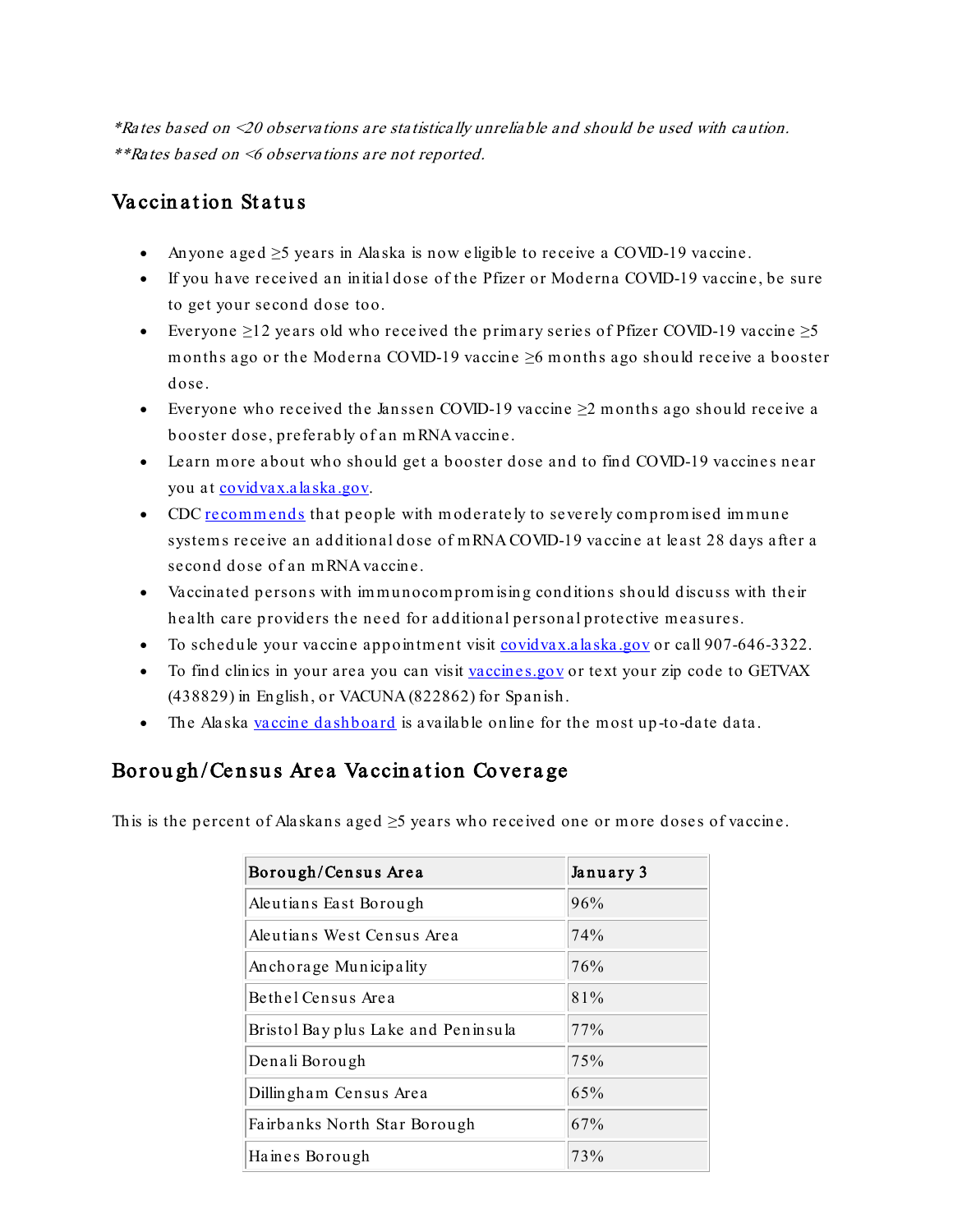| Juneau City and Borough           | 84%   |
|-----------------------------------|-------|
| Kenai Peninsula Borough           | 53%   |
| Ketchikan Gateway Borough         | 71%   |
| Kodiak Island Borough             | 73%   |
| Kusilvak Census Area              | 80%   |
| Matanuska-Susitna Borough         | 46%   |
| Nome Census Area                  | 82%   |
| North Slope Borough               | 42%   |
| Northwest Arctic Borough          | 67%   |
| Petersburg Borough                | 68%   |
| Prince of Wales-Hyder Census Area | 69%   |
| Sitka City and Borough            | 83%   |
| Skagway Municipality              | 82%   |
| Southeast Fairbanks Census Area   | 39%   |
| Valdez-Cordova Census Area        | 65%   |
| Wrangell City and Borough         | 65%   |
| Yakutat plus Hoonah-Angoon        | 80%   |
| Yukon-Koyukuk Census Area         | 83%   |
| Statewide                         | 67.8% |

### New Hospitalizations and Deaths

- Cum ulative hospitalizations increased by 21 to 3,269. Hospitalization reports often lag when a case was initially reported.
- 5.7% of hospitalized patients in Alaska had COVID-19 as of January 3, 2022.
- On January 1st there were 52 persons with COVID-19 in AK hospitals, which is a 5.5% decrease relative to the week before when there were 55 persons hospitalized.
- The cum ulative num ber of COVID-19 deaths am ong Alaska residents increased by 2 to 947. It is common to take some time for a death to be reported and verified, and deaths that occurred during December 26–January 1 may be reported in the future after death certificates are reviewed.

## Total Confirm ed COVID Beds Occupied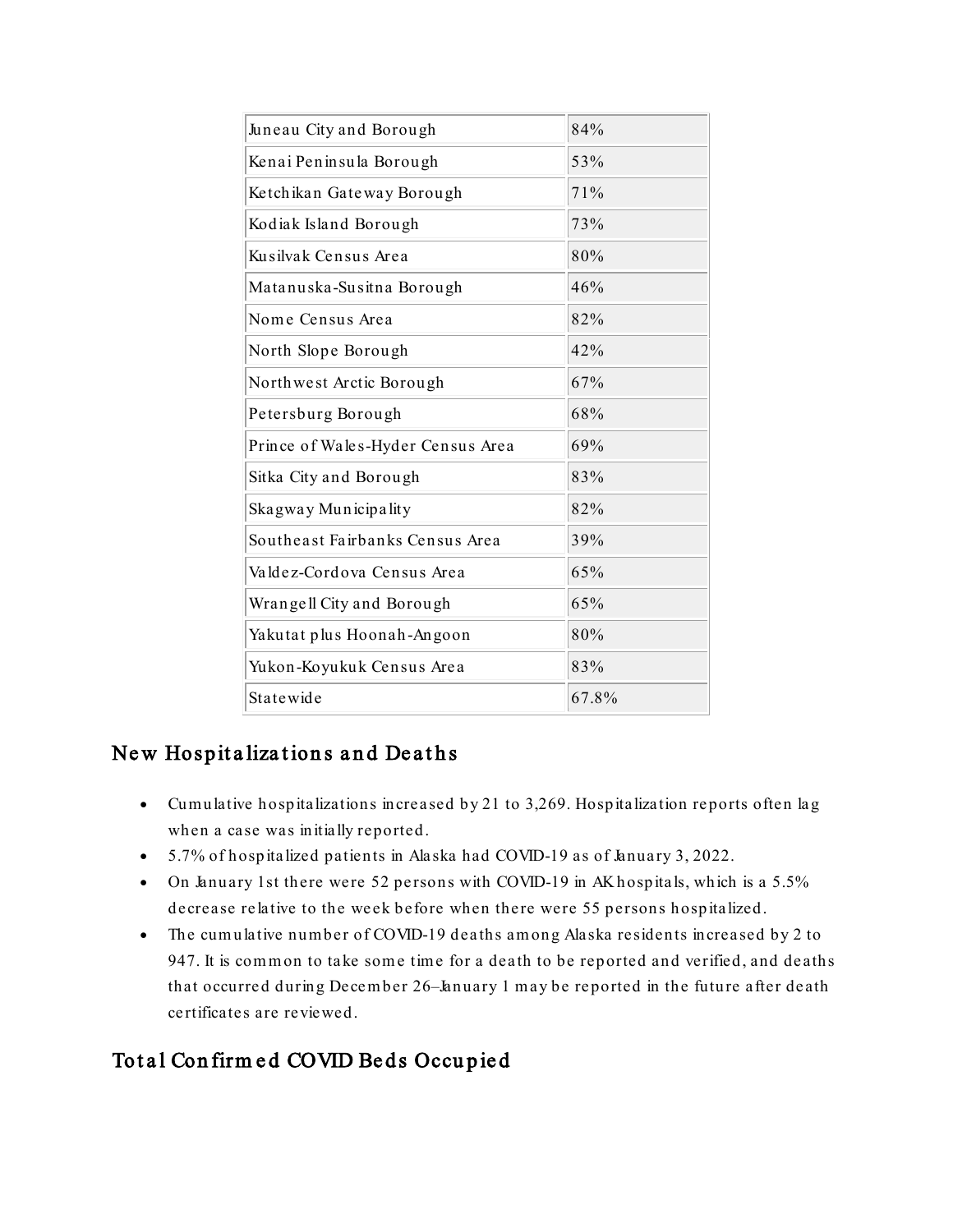

## Variant Tracking

• The most recent Genomic Surveillance data can be found on the ["COVID-19 Variants"](https://lnks.gd/l/eyJhbGciOiJIUzI1NiJ9.eyJidWxsZXRpbl9saW5rX2lkIjoxMDYsInVyaSI6ImJwMjpjbGljayIsImJ1bGxldGluX2lkIjoiMjAyMjAxMDguNTE0NjkxODEiLCJ1cmwiOiJodHRwczovL2V4cGVyaWVuY2UuYXJjZ2lzLmNvbS9leHBlcmllbmNlL2FmMmVmYzhiZmZiZjRjZGM4M2MyZDFhMTM0MzU0MDc0Lz9mb3JtPU1ZMDFTViZPQ0lEPU1ZMDFTViJ9._21yYlyIh9iDWWRddJ4hDePYi3pzL3tQciYyXL0Nduc/s/1125523096/br/124366485537-l) tab of the Cases Dashboard.

| Variants of Concern           | Cases Identified | Change from Previous<br>Report | First Identified in<br>Alaska |  |
|-------------------------------|------------------|--------------------------------|-------------------------------|--|
| Delta (B.1.617.2-like)        | 6,251            | $+12$                          | 30 May 2021                   |  |
| Omicron $(B.1.1.529$ -like)   |                  | $+1$                           | 29 November 2021              |  |
|                               |                  |                                |                               |  |
| Variants Being Monitored      | Cases Identified | Change from Previous<br>Report | First Identified in<br>Alaska |  |
| Alpha (B.1.1.7)               | 466              | 0                              | 20 December 2020              |  |
| Beta (B.1.351)                |                  | 0                              | 20 March 2021                 |  |
| Epsilon (B.1.427/429)         | 144              | 0                              | 24 December 2020              |  |
| Eta $(B.1.525)$               |                  | 0                              | 16 March 2021                 |  |
| Gamma $(P.1/P.1.1/P.1.2)$     | 77               | 0                              | 8 February 2021               |  |
| $\text{Iota}(\text{B.1.526})$ | 24               | $_{0}$                         | 4 February 2021               |  |
| Mu $(B.1.621)$                | 161              | 0                              | 6 May 2021                    |  |
| Zeta $(P.2)$                  | 4                | 0                              | 27 January 2021               |  |

## Vaccine Breakthrough Cases

- Vaccine breakthrough (VB) infections of COVID-19 are those detected in a person who is at least 2 weeks beyond their second dose of a 2-dose series or the only dose of a 1 dose series.
- Alaska residents who are fully vaccinated are m uch less likely to be hospitalized due to COVID-19 than those who are not fully vaccinated. (Age -standardized per capita rates of COVID-19 hospitalizations by vaccination status are updated m onthly.)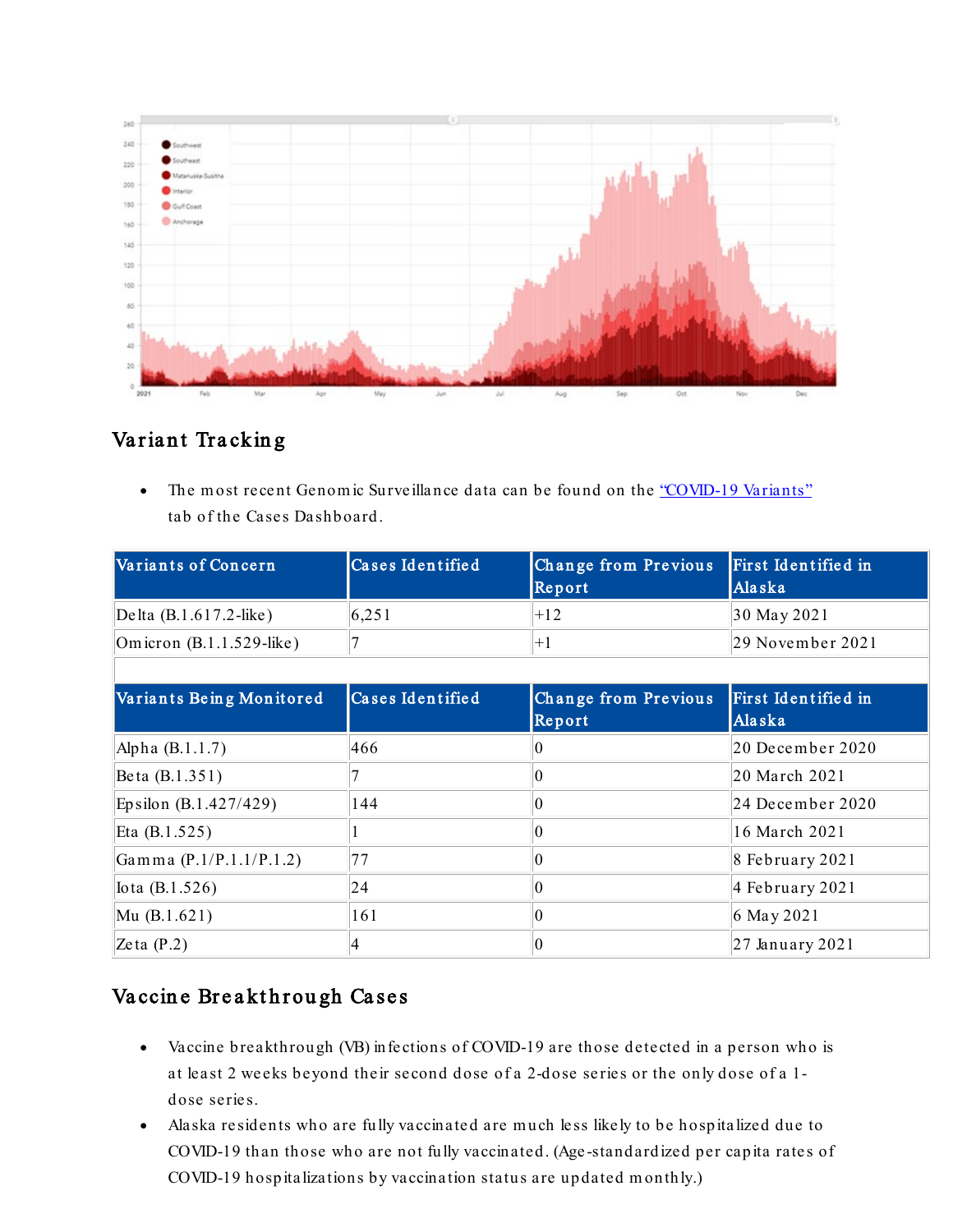

• The following updated VB data are am ong Alaska residents aged ≥5 years with a specim en collection date from January 16–January 1, 2022.

- o From January 16, 2021–January 1, 2022, 112 deaths, 349 hospitalizations, and 27,832 cases with a VB infection were reported among Alaska residents aged  $\geq$ 5 years. These counts are provisional and subject to change as data are compiled and reviewed. In that same time frame, a total of 98,217 cases, 2,061 hospitalizations, and 634 deaths were reported.
- o 73% of all cases, 83% of all hospitalizations, and 82% of deaths am ong Alaska residents aged  $\geq$ 5 years from January 16, 2021–January 1, 2022 were in people who were not fully vaccinated.
- o More detailed inform ation about hospitalizations, deaths, repeat and vaccine breakthrough infections am ong Alaska residents can also be found in the monthly report, which includes data through November.
- o Age -standardized per capita rates of COVID-19 cases by vaccination status are updated weekly. Some COVID-19 cases with specimen collection in the im m ediate past week (indicated by the grey box) m ay have not yet been reported or counted.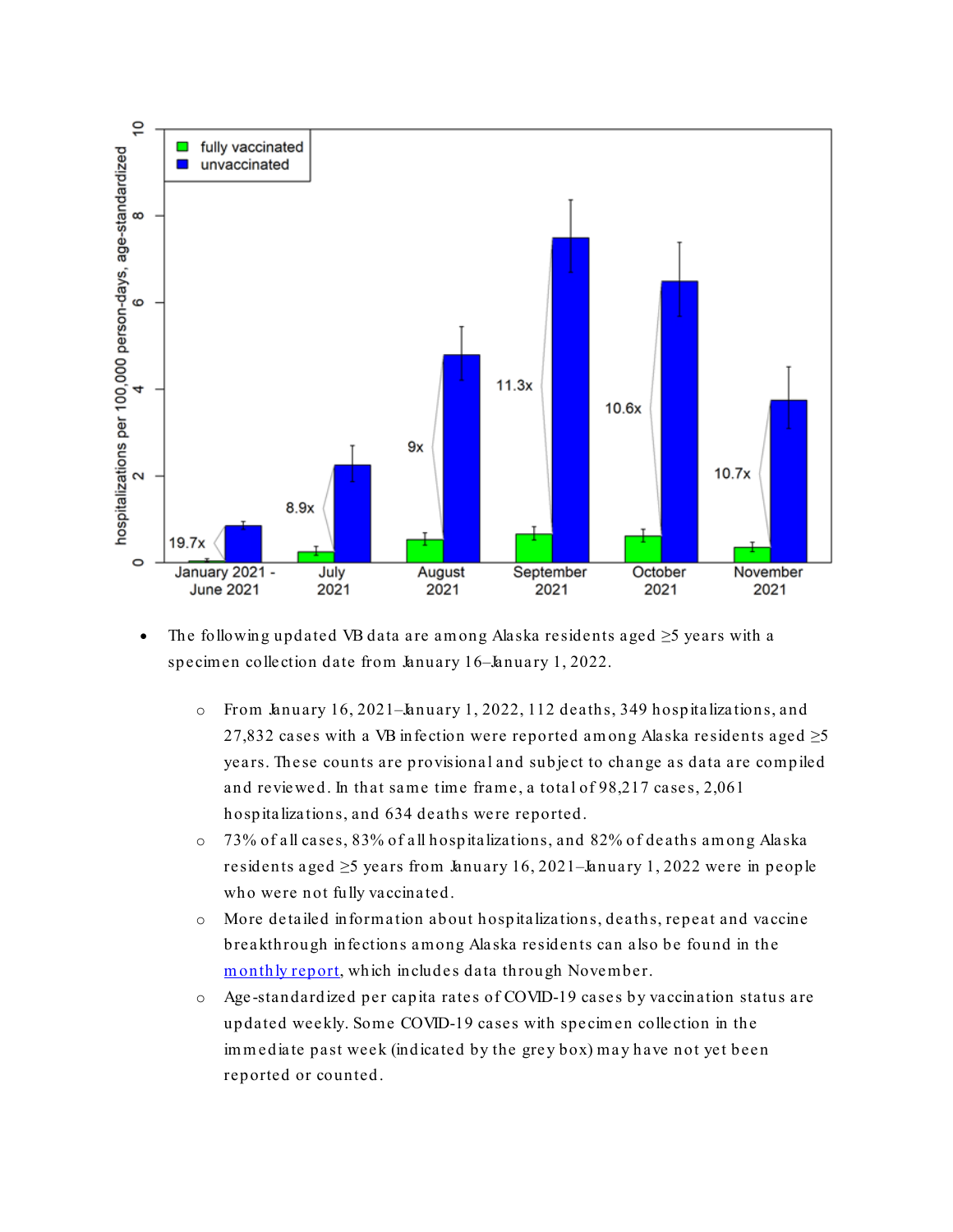

• The following table shows by region the num ber of vaccine breakthrough cases and the number of cases among persons who are not fully vaccinated.

|                                   | Cases (December 26-January 1)      |                                    |  |  |  |
|-----------------------------------|------------------------------------|------------------------------------|--|--|--|
| Region                            | Vaccine breakthrough (All<br>ages) | Not fully vaccinated<br>(All ages) |  |  |  |
| Anchorage Municipality            | 1079                               | 1014                               |  |  |  |
| Fairbanks North Star Borough      | 85                                 | 117                                |  |  |  |
| Juneau City and Borough           | 145                                | 90                                 |  |  |  |
| Kenai Peninsula Borough           | 38                                 | 46                                 |  |  |  |
| Matanuska-Susitna Borough         | 163                                | 262                                |  |  |  |
| Northwest Region                  | 62                                 | 42                                 |  |  |  |
| Other Interior Region             | 31                                 | 31                                 |  |  |  |
| Other Southeast Region - Northern | 70                                 | 53                                 |  |  |  |
| Other Southeast Region - Southern | 36                                 | 24                                 |  |  |  |
| Southwest Region                  | 68                                 | 48                                 |  |  |  |
| Y-K Delta Region                  | 35                                 | 31                                 |  |  |  |

• A variety of factors m ay affect the proportion of vaccine breakthrough cases by region. In communities with higher vaccination coverage, a larger proportion of cases is expected to occur am ong fully vaccinated persons. Other potential factors include the extent of prior infection in a region and differences in testing practices between regions.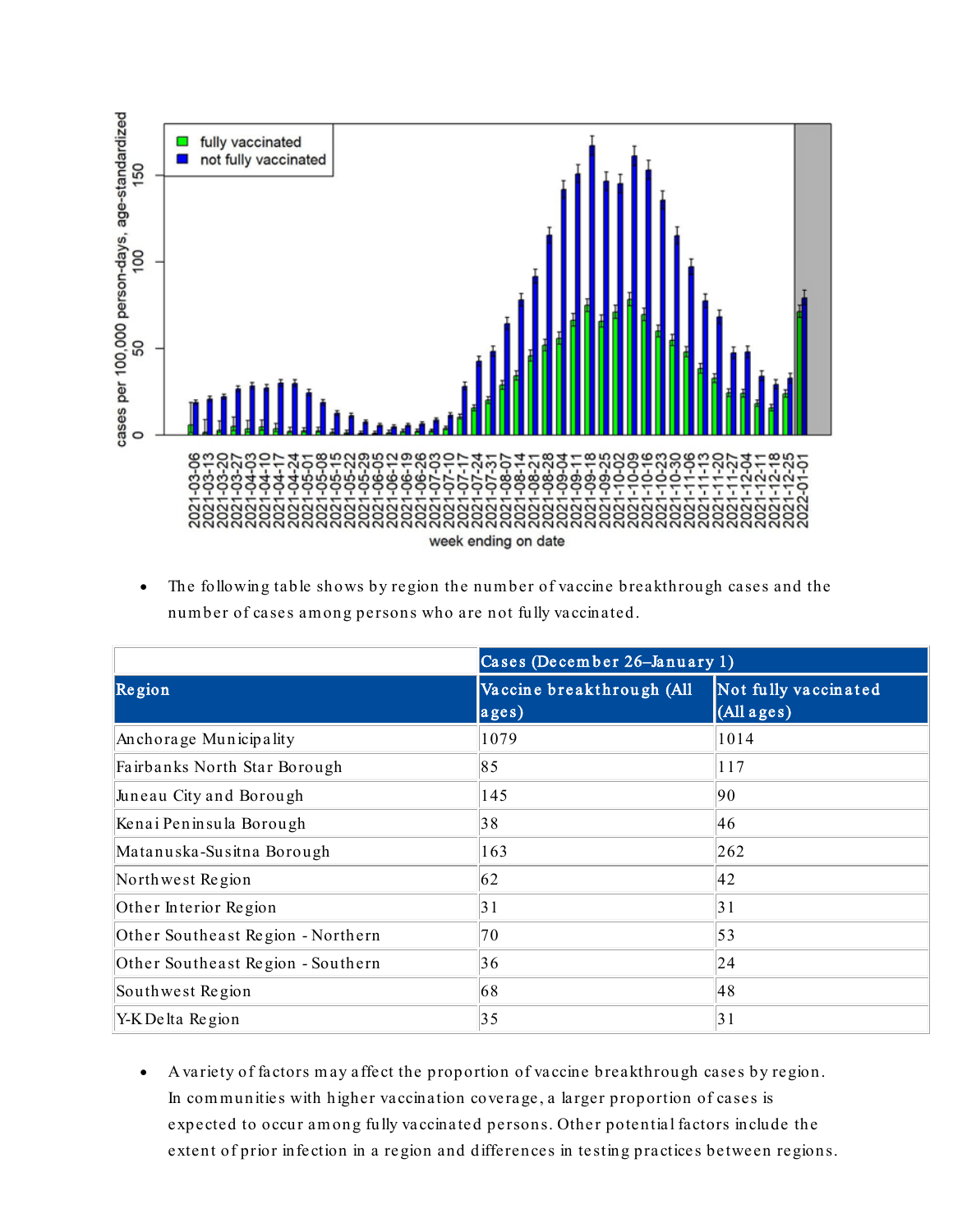## COVID-19 Communication Resources

- DHSS Insights Blog: [Taking care of yourself is worth it](https://lnks.gd/l/eyJhbGciOiJIUzI1NiJ9.eyJidWxsZXRpbl9saW5rX2lkIjoxMDgsInVyaSI6ImJwMjpjbGljayIsImJ1bGxldGluX2lkIjoiMjAyMjAxMDguNTE0NjkxODEiLCJ1cmwiOiJodHRwczovL2djYzAyLnNhZmVsaW5rcy5wcm90ZWN0aW9uLm91dGxvb2suY29tLz91cmw9aHR0cHMlM0ElMkYlMkZjb250ZW50LmdvdmRlbGl2ZXJ5LmNvbSUyRmFjY291bnRzJTJGQUtESFNTJTJGYnVsbGV0aW5zJTJGMzAyY2Q0NCZkYXRhPTA0JTdDMDElN0NlcmljLm1vb3JpbmclNDBhbGFza2EuZ292JTdDNWVlNWI3Mjk4MTQxNGFkZmNiZmEwOGQ5ZDA5ZjE5MGQlN0MyMDAzMGJmNjdhZDk0MmY3OTI3MzU5ZWE4M2ZjZmEzOCU3QzAlN0MwJTdDNjM3NzcwMjA0MDI0MDY3MzM3JTdDVW5rbm93biU3Q1RXRnBiR1pzYjNkOGV5SldJam9pTUM0d0xqQXdNREFpTENKUUlqb2lWMmx1TXpJaUxDSkJUaUk2SWsxaGFXd2lMQ0pYVkNJNk1uMCUzRCU3QzMwMDAmc2RhdGE9TmhVVFk0UG9TVHlPU3hXRW5VSXg5JTJCNjYzTDElMkZJd3R2ckg0MzVSMjBFaGslM0QmcmVzZXJ2ZWQ9MCJ9.EbSBE1_sxxZmspjEXmtrve1C400PO_DEEluLj1KZcdU/s/1125523096/br/124366485537-l)
- Revised webpages:
	- o [If you are sick or exposed to COVID-19](https://lnks.gd/l/eyJhbGciOiJIUzI1NiJ9.eyJidWxsZXRpbl9saW5rX2lkIjoxMDksInVyaSI6ImJwMjpjbGljayIsImJ1bGxldGluX2lkIjoiMjAyMjAxMDguNTE0NjkxODEiLCJ1cmwiOiJodHRwczovL2Roc3MuYWxhc2thLmdvdi9kcGgvRXBpL2lkL1BhZ2VzL0NPVklELTE5L25vd3doYXQuYXNweCJ9.cbstO3NALpj-IRvgdeYOinQmEx-wwThEORMfZnWMrcg/s/1125523096/br/124366485537-l)
- New video PSAs to share:
	- o Home Test
	- o Home Test Social Media
	- o [COVID-19 Vaccines for Ages 5+](https://lnks.gd/l/eyJhbGciOiJIUzI1NiJ9.eyJidWxsZXRpbl9saW5rX2lkIjoxMTIsInVyaSI6ImJwMjpjbGljayIsImJ1bGxldGluX2lkIjoiMjAyMjAxMDguNTE0NjkxODEiLCJ1cmwiOiJodHRwczovL2djYzAyLnNhZmVsaW5rcy5wcm90ZWN0aW9uLm91dGxvb2suY29tLz91cmw9aHR0cHMlM0ElMkYlMkZ2aW1lby5jb20lMkY2NTE3MDEwNjcmZGF0YT0wNCU3QzAxJTdDZXJpYy5tb29yaW5nJTQwYWxhc2thLmdvdiU3QzVlZTViNzI5ODE0MTRhZGZjYmZhMDhkOWQwOWYxOTBkJTdDMjAwMzBiZjY3YWQ5NDJmNzkyNzM1OWVhODNmY2ZhMzglN0MwJTdDMCU3QzYzNzc3MDIwNDAyNDA2NzMzNyU3Q1Vua25vd24lN0NUV0ZwYkdac2IzZDhleUpXSWpvaU1DNHdMakF3TURBaUxDSlFJam9pVjJsdU16SWlMQ0pCVGlJNklrMWhhV3dpTENKWFZDSTZNbjAlM0QlN0MzMDAwJnNkYXRhPXluc3F0N1o0amtBJTJCQmk5TSUyRjB4R1UxY2VmS2gzUDBHZFBSRTF0bEtjZTB3JTNEJnJlc2VydmVkPTAifQ.4iH7UX7jbODUc-vgzQeQe4s6eR4bb4RMBAN4-gz_M-Q/s/1125523096/br/124366485537-l)
	- o [Pediatric Vaccine](https://lnks.gd/l/eyJhbGciOiJIUzI1NiJ9.eyJidWxsZXRpbl9saW5rX2lkIjoxMTMsInVyaSI6ImJwMjpjbGljayIsImJ1bGxldGluX2lkIjoiMjAyMjAxMDguNTE0NjkxODEiLCJ1cmwiOiJodHRwczovL2djYzAyLnNhZmVsaW5rcy5wcm90ZWN0aW9uLm91dGxvb2suY29tLz91cmw9aHR0cHMlM0ElMkYlMkZ2aW1lby5jb20lMkY2NTQ2MDE1MDImZGF0YT0wNCU3QzAxJTdDZXJpYy5tb29yaW5nJTQwYWxhc2thLmdvdiU3QzVlZTViNzI5ODE0MTRhZGZjYmZhMDhkOWQwOWYxOTBkJTdDMjAwMzBiZjY3YWQ5NDJmNzkyNzM1OWVhODNmY2ZhMzglN0MwJTdDMCU3QzYzNzc3MDIwNDAyNDA2NzMzNyU3Q1Vua25vd24lN0NUV0ZwYkdac2IzZDhleUpXSWpvaU1DNHdMakF3TURBaUxDSlFJam9pVjJsdU16SWlMQ0pCVGlJNklrMWhhV3dpTENKWFZDSTZNbjAlM0QlN0MzMDAwJnNkYXRhPXIwUWJYN09FNkJDamR3Yk83SzhYZndUVW1VVm1rN1BUcklyQ2pRS0tHUWslM0QmcmVzZXJ2ZWQ9MCJ9.gxytxcDzlhnsGetHcFrG3VhuQDuCuTdEKEoy6qyMOeU/s/1125523096/br/124366485537-l)
	- o [Pediatric Vaccine: Dr. Adam Grove](https://lnks.gd/l/eyJhbGciOiJIUzI1NiJ9.eyJidWxsZXRpbl9saW5rX2lkIjoxMTQsInVyaSI6ImJwMjpjbGljayIsImJ1bGxldGluX2lkIjoiMjAyMjAxMDguNTE0NjkxODEiLCJ1cmwiOiJodHRwczovL2djYzAyLnNhZmVsaW5rcy5wcm90ZWN0aW9uLm91dGxvb2suY29tLz91cmw9aHR0cHMlM0ElMkYlMkZ2aW1lby5jb20lMkY2NTE3MDMyMTUmZGF0YT0wNCU3QzAxJTdDZXJpYy5tb29yaW5nJTQwYWxhc2thLmdvdiU3QzVlZTViNzI5ODE0MTRhZGZjYmZhMDhkOWQwOWYxOTBkJTdDMjAwMzBiZjY3YWQ5NDJmNzkyNzM1OWVhODNmY2ZhMzglN0MwJTdDMCU3QzYzNzc3MDIwNDAyNDA2NzMzNyU3Q1Vua25vd24lN0NUV0ZwYkdac2IzZDhleUpXSWpvaU1DNHdMakF3TURBaUxDSlFJam9pVjJsdU16SWlMQ0pCVGlJNklrMWhhV3dpTENKWFZDSTZNbjAlM0QlN0MzMDAwJnNkYXRhPTVJMXh4SnVtZGI4VUIwNHMxY2JPT1dIdyUyRmQzemNqbnYlMkZDNjNOQTZxQUU4JTNEJnJlc2VydmVkPTAifQ.NkrWh-ZAmgrHp4X2WxvBjQiaNR-6ed5Yolea-KQ-23M/s/1125523096/br/124366485537-l)
	- o [Why Not Get Vaccinated?](https://lnks.gd/l/eyJhbGciOiJIUzI1NiJ9.eyJidWxsZXRpbl9saW5rX2lkIjoxMTUsInVyaSI6ImJwMjpjbGljayIsImJ1bGxldGluX2lkIjoiMjAyMjAxMDguNTE0NjkxODEiLCJ1cmwiOiJodHRwczovL2djYzAyLnNhZmVsaW5rcy5wcm90ZWN0aW9uLm91dGxvb2suY29tLz91cmw9aHR0cHMlM0ElMkYlMkZ2aW1lby5jb20lMkY2NDQwMTE4MjEmZGF0YT0wNCU3QzAxJTdDZXJpYy5tb29yaW5nJTQwYWxhc2thLmdvdiU3QzVlZTViNzI5ODE0MTRhZGZjYmZhMDhkOWQwOWYxOTBkJTdDMjAwMzBiZjY3YWQ5NDJmNzkyNzM1OWVhODNmY2ZhMzglN0MwJTdDMCU3QzYzNzc3MDIwNDAyNDA2NzMzNyU3Q1Vua25vd24lN0NUV0ZwYkdac2IzZDhleUpXSWpvaU1DNHdMakF3TURBaUxDSlFJam9pVjJsdU16SWlMQ0pCVGlJNklrMWhhV3dpTENKWFZDSTZNbjAlM0QlN0MzMDAwJnNkYXRhPVpCdHVEeXRzT0l1bHV0QWJPWGVZN1lEVXppaDZoT2lMQUxsbEp6NGxaJTJGZyUzRCZyZXNlcnZlZD0wIn0.xy5NRrsSx3bo0GPpjhvoUhuCDa7zzA-AWYg896HXlVc/s/1125523096/br/124366485537-l)
	- o [Layer up, Alaska!](https://lnks.gd/l/eyJhbGciOiJIUzI1NiJ9.eyJidWxsZXRpbl9saW5rX2lkIjoxMTYsInVyaSI6ImJwMjpjbGljayIsImJ1bGxldGluX2lkIjoiMjAyMjAxMDguNTE0NjkxODEiLCJ1cmwiOiJodHRwczovL2djYzAyLnNhZmVsaW5rcy5wcm90ZWN0aW9uLm91dGxvb2suY29tLz91cmw9aHR0cHMlM0ElMkYlMkZ2aW1lby5jb20lMkY2MjM0NDMwOTMmZGF0YT0wNCU3QzAxJTdDZXJpYy5tb29yaW5nJTQwYWxhc2thLmdvdiU3QzVlZTViNzI5ODE0MTRhZGZjYmZhMDhkOWQwOWYxOTBkJTdDMjAwMzBiZjY3YWQ5NDJmNzkyNzM1OWVhODNmY2ZhMzglN0MwJTdDMCU3QzYzNzc3MDIwNDAyNDA2NzMzNyU3Q1Vua25vd24lN0NUV0ZwYkdac2IzZDhleUpXSWpvaU1DNHdMakF3TURBaUxDSlFJam9pVjJsdU16SWlMQ0pCVGlJNklrMWhhV3dpTENKWFZDSTZNbjAlM0QlN0MzMDAwJnNkYXRhPXN2NlJuWnhHMEQwMno0eFFaR2gwb3J1ZzZGTFRqZWszdFJPSE0wYkpRR1klM0QmcmVzZXJ2ZWQ9MCJ9.Pq5e2OsmWFwgyicZJoZahY7Fhmz-yVtPuzwn7Trs9ac/s/1125523096/br/124366485537-l)
- Pediatric COVID-19 Vaccine Flyer: [5 Reasons to Vaccinate for Ages 5+](https://lnks.gd/l/eyJhbGciOiJIUzI1NiJ9.eyJidWxsZXRpbl9saW5rX2lkIjoxMTcsInVyaSI6ImJwMjpjbGljayIsImJ1bGxldGluX2lkIjoiMjAyMjAxMDguNTE0NjkxODEiLCJ1cmwiOiJodHRwczovL2Roc3MuYWxhc2thLmdvdi9kcGgvZXBpL2lkL3NpdGVhc3NldHMvcGFnZXMvSHVtYW5Db1YvZmx5ZXJfNXJlYXNvbnMucGRmIn0.RA9e094nuRPH1WmFKxJfQCOk0mF2CpkhLF-mNjd3A5I/s/1125523096/br/124366485537-l)
- Over-the-Counter Testing Flyer: At-home COVID-19 tests
- Request support from DHSS
	- o DHSS offers free presentations upon request to groups about COVID-19, the vaccines, COVID-19 prevention, or other health topics upon request. Learn m ore or request a presentation on our **[Speaker's Bureau](https://lnks.gd/l/eyJhbGciOiJIUzI1NiJ9.eyJidWxsZXRpbl9saW5rX2lkIjoxMTksInVyaSI6ImJwMjpjbGljayIsImJ1bGxldGluX2lkIjoiMjAyMjAxMDguNTE0NjkxODEiLCJ1cmwiOiJodHRwOi8vZGhzcy5hbGFza2EuZ292L2RwaC9lcGkvaWQvcGFnZXMvQ09WSUQtMTkvc3BlYWtlcnNidXJlYXUuYXNweCJ9.rzMd8TNte2VWozi14atyOqAgg23JrFzmKK-jQV9kLGE/s/1125523096/br/124366485537-l) web page.**
	- o DHSS offers support for one -tim e or reoccurring COVID-19 vaccination events. Submit your request for support and provide information about the event by [filling out this form.](https://lnks.gd/l/eyJhbGciOiJIUzI1NiJ9.eyJidWxsZXRpbl9saW5rX2lkIjoxMjAsInVyaSI6ImJwMjpjbGljayIsImJ1bGxldGluX2lkIjoiMjAyMjAxMDguNTE0NjkxODEiLCJ1cmwiOiJodHRwczovL2djYzAyLnNhZmVsaW5rcy5wcm90ZWN0aW9uLm91dGxvb2suY29tLz91cmw9aHR0cHMlM0ElMkYlMkZ1cmxkZWZlbnNlLmNvbSUyRnYzJTJGX19odHRwcyUzQSUyRnd3dy5zdXJ2ZXltb25rZXkuY29tJTJGciUyRlhNVExNTUZfXyUzQiEhSjJfOGdkcDZnWlEhNGRVNWhOcGFaY0xpeC1Sblg3ZDBxM1hKSXFjQzlyZ0k3aFB5M1E2VFdqZF9hUUZ0cXpYV0duY2tpTXI2a1VEZVBsQllVUFFKYWclMjUyNCZkYXRhPTA0JTdDMDElN0NlcmljLm1vb3JpbmclNDBhbGFza2EuZ292JTdDNWVlNWI3Mjk4MTQxNGFkZmNiZmEwOGQ5ZDA5ZjE5MGQlN0MyMDAzMGJmNjdhZDk0MmY3OTI3MzU5ZWE4M2ZjZmEzOCU3QzAlN0MwJTdDNjM3NzcwMjA0MDI0MDY3MzM3JTdDVW5rbm93biU3Q1RXRnBiR1pzYjNkOGV5SldJam9pTUM0d0xqQXdNREFpTENKUUlqb2lWMmx1TXpJaUxDSkJUaUk2SWsxaGFXd2lMQ0pYVkNJNk1uMCUzRCU3QzMwMDAmc2RhdGE9NW1PM05OSjhWQU5Oc09PRzIyMU4lMkJxdjJsUSUyQldqOWlET2t0ZyUyQktEcjFJOCUzRCZyZXNlcnZlZD0wIn0.qDvm0x0tmokkZxGI_6CbuCfVV5wtxgcUILLadOEB4GY/s/1125523096/br/124366485537-l)
- Can't tune into a live ECHO videoconference but don't want to miss out on the latest updates? The full schedule of ECHO sessions and access to COVID-19 ECHO videos and slideshows are available for download anytime on the **[DHSS ECHO web page](https://lnks.gd/l/eyJhbGciOiJIUzI1NiJ9.eyJidWxsZXRpbl9saW5rX2lkIjoxMjEsInVyaSI6ImJwMjpjbGljayIsImJ1bGxldGluX2lkIjoiMjAyMjAxMDguNTE0NjkxODEiLCJ1cmwiOiJodHRwOi8vZGhzcy5hbGFza2EuZ292L2RwaC9lcGkvaWQvcGFnZXMvQ09WSUQtMTkvRUNITy5hc3B4In0.WtTojaP28T8e0ZXZQTPyhjZpGdeNQ4X9f9i_QZPFyOA/s/1125523096/br/124366485537-l)**.

## Statewide Percentage of Daily Tests with Positive Results (Seven day rolling average)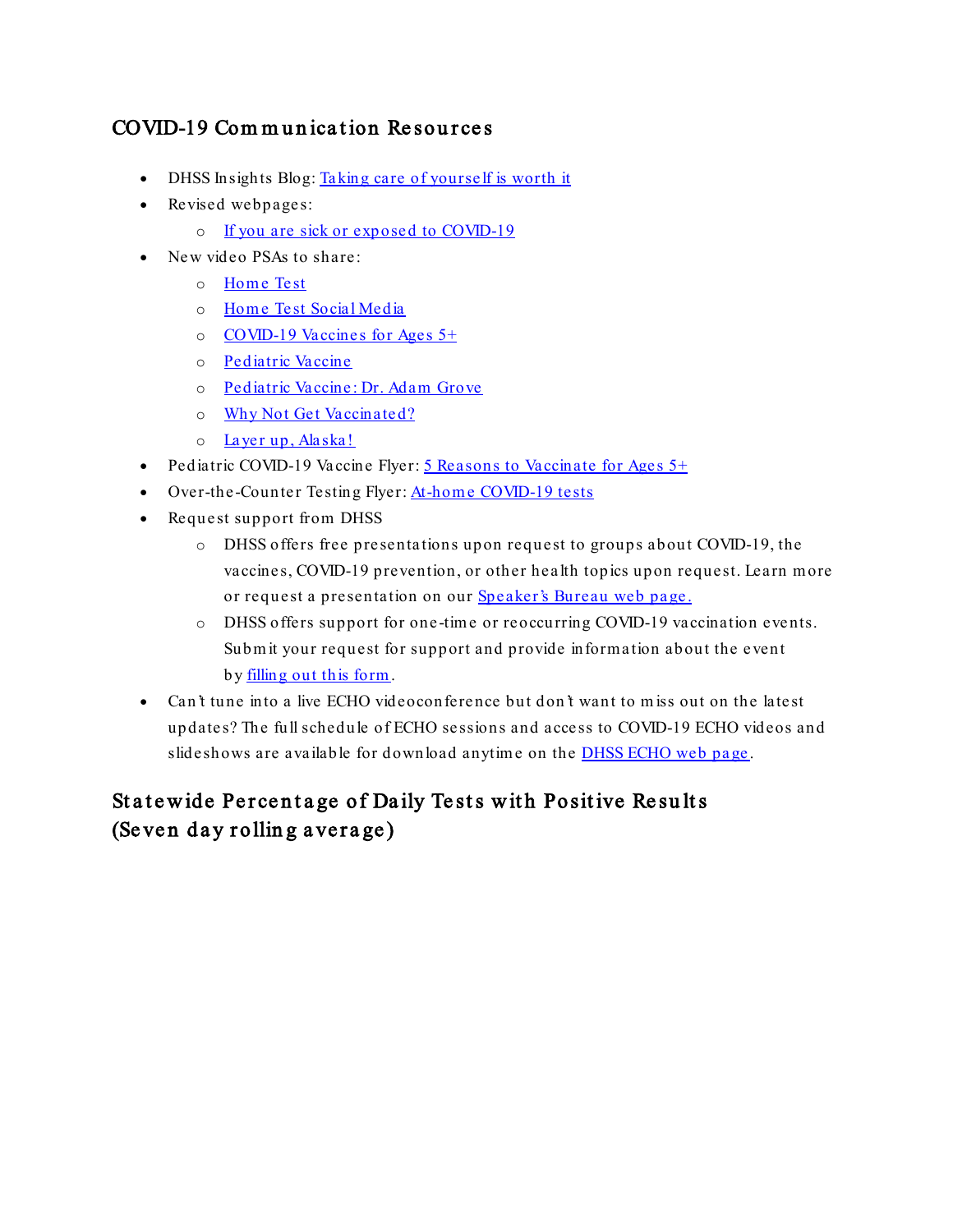

Cases by Week of Onset and Age



Note: Quality assurance efforts are ongoing to attribute cases to the correct date on the onset date epi curve. Some recent cases will be reattributed to different weeks.

## Cases by Week of Onset and Race